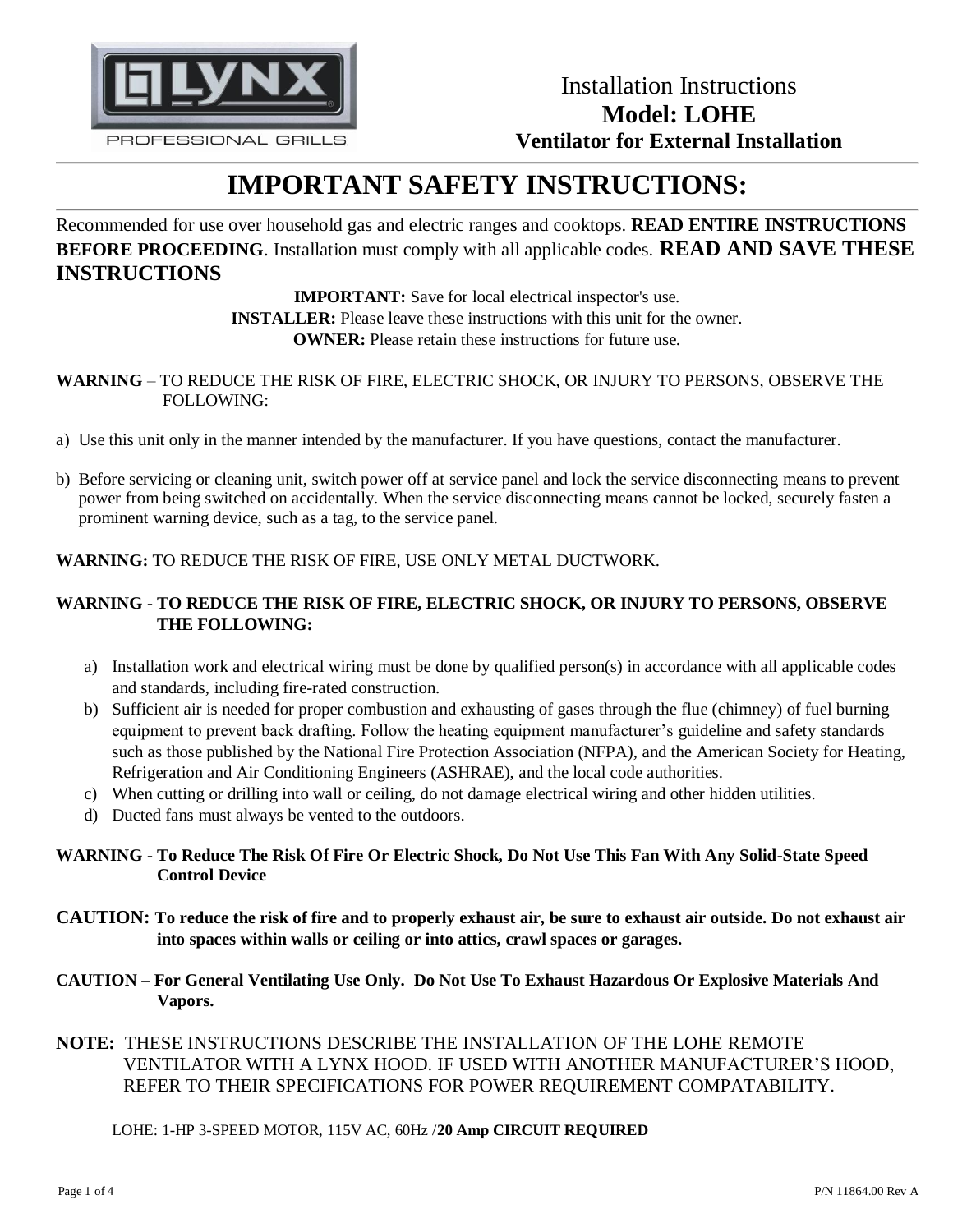- 1. Provide square hole through the roof or wall as shown by dash lines for conduit as shown in Fig-2. For reference, location of 10" duct connection and wiring connection is shown with solid lines.
- 2. **Remove shipping bracket per separate instruction. SEE PAGE - 2**
- 3. Install ventilator on roof or wall, with discharge (screened end) pointing down, according to STANDARD ROOFING PROCEDURES. **Note:** Front discharge edge should be on top of shingles and rear and side edges under shingles. Note: Unit must be sealed between roof or wall and underside of flange with roofing mastic **to prevent leaks. For installation on a flat roof, or roofs with pitch of less than 1-1/2" in 12", install ventilator on curb as shown in Fig-3. Position curb on sloping roof with 2" dimension facing down slope. Position curb on flat roofs so that discharge (screened end) points away from prevailing wind.**
- 4. Connect the ventilator to exhaust system with a 10" diameter metal duct only. Use 10" adjustable elbow to adjust to roof angle. Tape and screw all joints to prevent air leaks. See Fig-4.
- 5. Remove top cover of ventilator to access wiring connections. Retain mounting screws.
- 6. Run electrical conduit per local code to conduit outlet in bottom plate of ventilator (use liquid tight connection). Other end of conduit will connect to electrical box in your LYNX hood. See hood installation instructions for hood wiring location. See Fig  $-6$ .
- 7. Run four (4) 16 ga wires in conduit (1-black, 1-white, 1-blue and 1-red) between the ventilator and hood. **Check for local code compliance.** The ground wire should be 16 ga wire. See Fig-6 for wiring details. **Check for local code compliance.**
- 8. Dimensions of ventilator are shown in Fig-5.
- 9. **When connecting the hood to power supply**, replace the black-#12 wire and white-#13 wire on hood with the wires supplied with the remote blower.

Power supply for the LOHE plus hood requires a 120v, 20 amp, 60 Hz circuit, connected per local codes.

- 10. Rotate ventilator blower wheel to be sure it turns freely and does not rub on motor brackets. Check damper door to be sure it moves freely and spring returns door to closed position.
- 11. Check screen guard to be sure it is in position and secure. **Check for removal of shipping bracket**.
- 12. Replace cover removed in Step-4 and secure with screws provided. All screws must be in place on cover.
- 13. See Fig-1 for typical hood installations.



## **ATTENTION INSTALLER**

\*\*\*\*\*\*\*\*\*\*\*\*\*\*\*\*\*\*\*\*\*\*\*\*\*

Before Installing And Wood Supports Remove Shipping Bracket Attention Installer

\*\*\*\*\*\*\*\*\*\*\*\*\*\*\*\*\*\*\*\*\*\*\*\*\*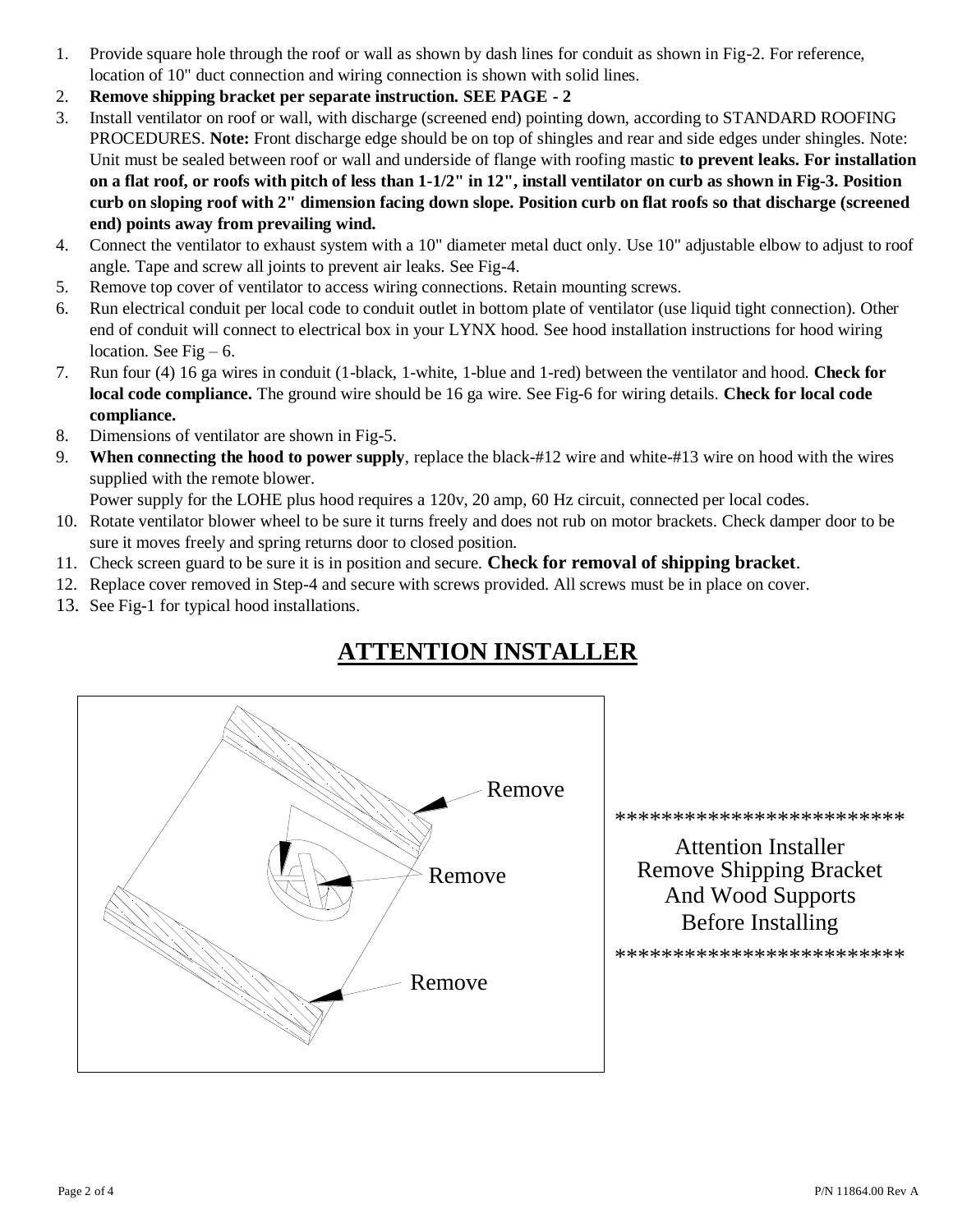